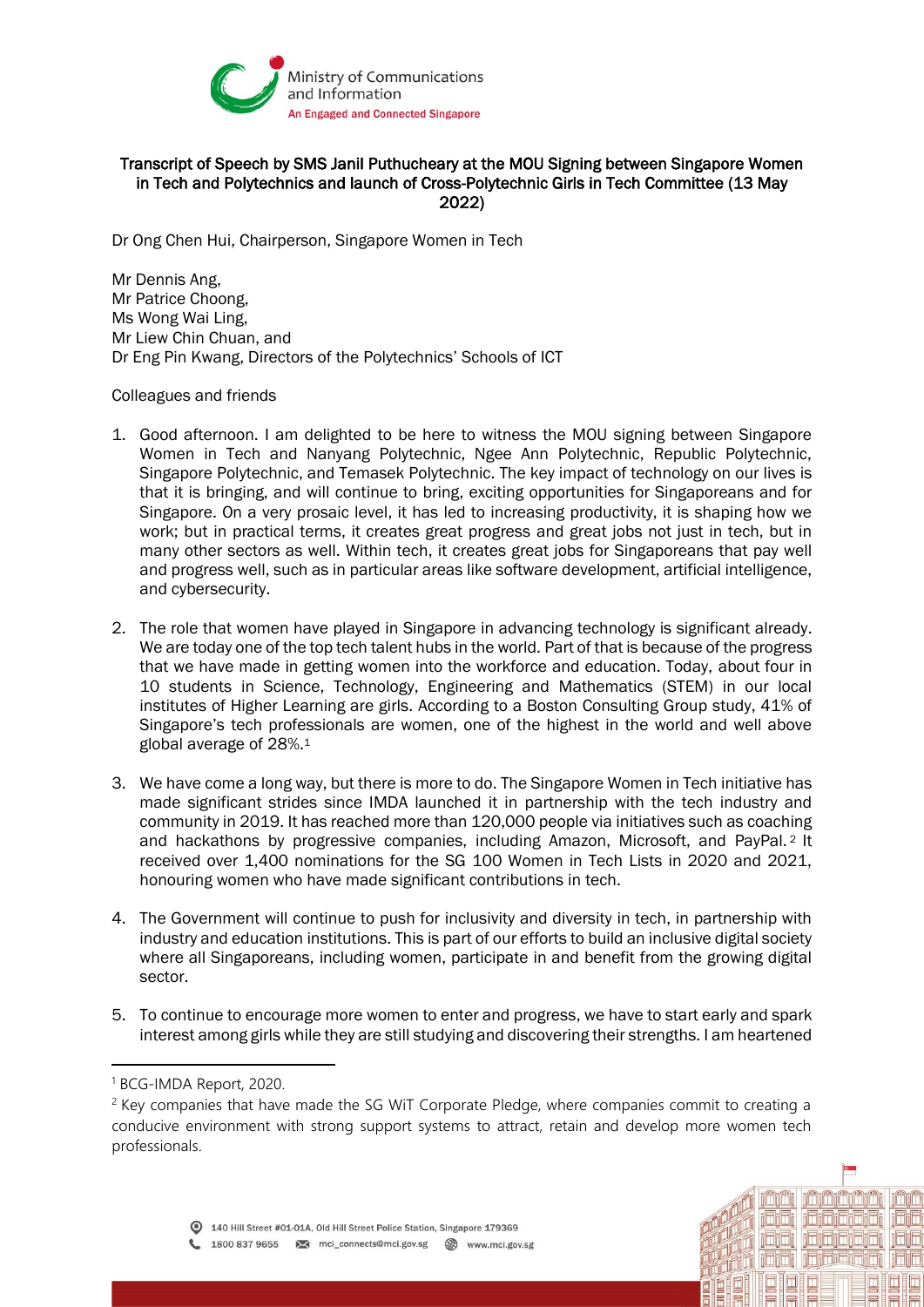by the Polytechnics' support for the MOU with Singapore Women in Tech and their commitment to launching and growing the Cross-Polytechnic Girls in Tech Committee.

- 6. The Committee will be made up of hundreds of girls studying in infocomm technology courses in the five polytechnics, who will form a community supporting one another to deepen their interests in a career in technology. They will have access to talks, workshops, competitions, and mentorship opportunities facilitated by SG Women in Tech, honing their skills and connecting with industry role models. One key activity they will participate in this year is the annual 'Girls in Tech Week' in October, where they will visit companies and attend sharing sessions by female tech leaders on their career experiences and motivations.
- 7. For the students, your journey ahead will include challenging coursework and projects. You will also find yourselves having to continually upgrade your skills to keep up with the different types of innovation and disruption. You will not be alone – many people have walked this path and will be walking this path with you, especially your teams of facilitators, faculty and peers in your Polytechnics and a community of aspiring learners and tech practitioners.
- 8. One of the students who found her calling and community is Yu Hui, a third-year student at Temasek Polytechnic's Diploma in Financial Business Informatics. She found her interest in tech by watching YouTube videos on web and mobile app development and decided to apply for a Higher Nitec in IT Applications Development, where she learnt how to code. It was an internship stint at PayPal's innovation lab and a hackathon that confirmed her passion for a career in technology. She started participating in more hackathons, and when she heard about the Cross-Polytechnics Girls in Tech Committee, she volunteered, hoping to increase her exposure to industry opportunities and encourage her peers to pursue their interests in tech.
- 9. I wish Yu Hui and all Polytechnic students in ICT courses all the best with your studies and hope you to take advantage of the resources and exciting opportunities made possible under the Cross-Polytechnic Girls in Tech Committee.
- 10. I would also like to appreciate the industry partners that have stepped forward to develop the next generation of women tech talent. Companies and practitioners hold the key to cultivating practical hands-on skills and inspiring interest in tech among students. Many companies are partnering the Cross-Polytechnic Girls in Tech Committee to launch the following programmes. For example:
	- i NCS and vLookUp will jointly organise a two-week hackathon for Girls in Tech in June 2022;
	- ii Accenture will provide coaching and mentoring for selected Polytechnic girls through a structured one-year Technology Development programme;
	- iii ST Engineering will be organising a Tech Innovation Day for Polytechnic girls to immerse in emerging technologies and engage with female tech leaders; and
	- iv Cisco's Networking Academy will continue to partner learning institutions including polytechnics to upskill talent in cybersecurity, network, and programming.
- 11. I hope more industry leaders will join the more than 50 companies that have pledged to create a conducive environment to attract, retain and develop women in tech, and support Singapore Women in Tech and the Polytechnics' efforts to nurture young talent.
- 12. Thank you all very much the Polytechnics and industry partners, the many women who play an important role in mentoring and being good role models for championing inclusivity and diversity in tech, the many enlightened men who are playing their part in making this happen as well. We must be part of this journey of progressivity and inclusivity.